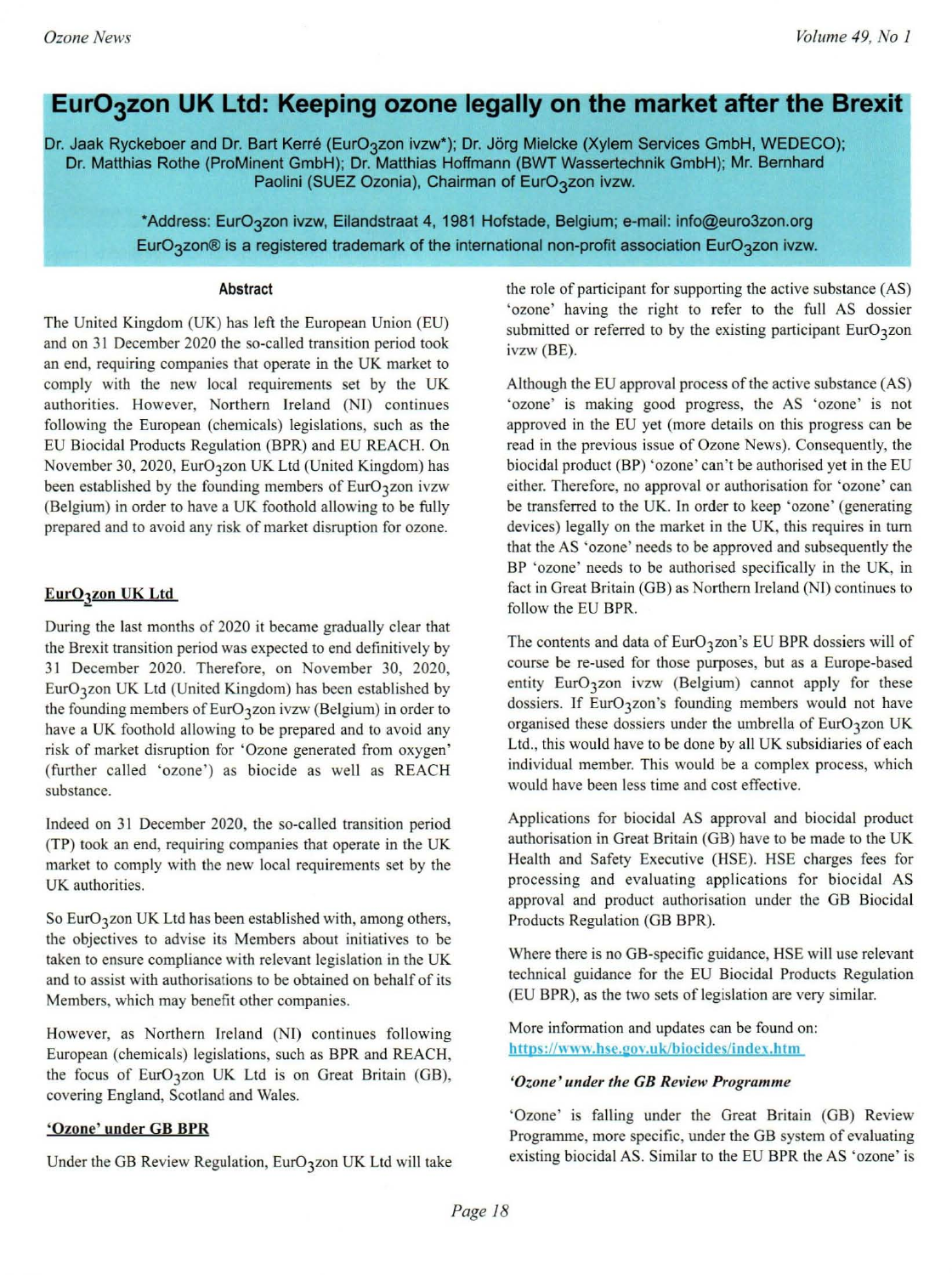also supported under the transitional measures of Article 93 of GB BPR.

Similar to the EU List of AS also a GB List of AS was released, which provides details of biocidal AS in Great Britain (GB), the list includes 'ozone' ('ozone generated from oxygen') and can be found here: https://www.hse.gov.uk/biocides/uk-list**of-acti ve-su bstances.xlsx** 

 $EurO<sub>3</sub>zon UK Ltd$  is planning to submit a full application to HSE including the 'ozone' AS dossier by the end of TP (31 December 2020) plus 180 days as another Member State was **evaluating the original 'ozone' AS dossier.** 

The UK (GB) competent authority HSE has developed its own (IT) systems for receiving and processing applications. and of course, due to the short notice, further developments of the systems can be expected, too.

### *GB Article* 95 *list*

The AS 'ozone' of EurO<sub>3</sub>zon ivzw has now also a GB Article 95 entry for the 4 product types (including PT02 - Disinfectants **and algaecides not intended for direct application to humans or**  animals, PT04 - Food and feed area, PT05 - Drinking water, and PIlI - Preservatives for liquid-cooling and processing systems) in place before the end of TP, which needs to be transferred to the GB Article 95 list, the list can be found here: https://www.hse.gov.uk/biocides/uk-artic\e-95-list.xlsx

### *'Ozone' generation devices under Great Britain BPR*

**In situ generation of 'ozone' using a device is under GB BPR**  typically defined as type 2 use. For type 2 use, as in situ **generation devices do not meet the definition of a biocidal product, the 'ozone' device can be kept in operation in GB**  regardless of the status of the AS under GB BPR.

Equal to EU BPR once the AS 'ozone' that is generated by the device is approved, use of the BP 'ozone' generated by the device must be authorised under GB BPR if users of the device want to continue in situ generating and using of the BP 'ozone'.

In line with EU BPR EurO<sub>3</sub>zon UK Ltd is also planning to support 'ozone' during the BP authorisation stage under GB BPR. So, once the AS 'ozone' will be approved under GB BPR for the relevant product types,  $EurO<sub>3</sub>zon UK$  ltd is planning to ensure all relevant uses being part of a valid product **authorisation ensuring to continue generating and using the in situ BP in Great Britain.** 

# *'Ozone' is falling under the so-called Type* **2** *generation*

Eur03zon UK Ltd is planning to support 'ozone' falling under the so-called Type 2 generation. Type 2 generation means that only general commodities/chemicals (e.g. LOX) or **unmarketable precursors (e.g. air or water) are used to generate 'ozone', i.e. which are not being supplied as a biocidal product.** 

**In situ generated 'ozone' can be used as BP in Great Britain if:** 

- **the AS is a 'review programme AS ' and is still 'under review' as an in situ generated AS from the relevant**  precursor(s)
- only general chemicals (not supplied for biocidal **purposes) or unmarketable precursors are used and the**  AS is still 'under assessment' as an 'Article 93 AS'
- Once 'ozone' is 'approved' as AS under GB BPR for the relevant product type, EurO3zon UK Ltd is **planning to ensure product authorisation covering all relevant uses and allowing to continue generating and using the in situ generated BP 'ozone' in Great Britain.**

## *What should end users of "ozone" in situ generation equipment do once the active substance (AS) is "approved"?*

Similar to the EU BPR users of general chemicals and nonmarketable precursors and where a device is being used (Type 2 generation), EurO<sub>3</sub>zon UK Ltd is planning to take all necessary steps to complete the product authorisation on behalf of all their members (manufacturers of the 'ozone' devices), in **tum covering all relevant uses of their customers (the end**users). In other words, end-users of 'ozone' in situ generation devices that purchased from a EurO3zon UK Ltd BP dossier participant will not have to take care of this, once the AS is **'approved'.** 

**More explanation concerning "In situ generation: Active substances vs biocidal products" can be found on:**   $h$ ttps://www.hse.gov.uk/biocides/eu-bpr/in-situ**generation.htm** 

# 'Ozone' under **GB REACH**

The EU REACH regulation was brought into UK law on I January 2021, known as UK REACH.

In order to help minimising the impacts of introducing UK REACH and providing continuity for businesses, the UK **Government has implemented transitional provisions for GB**based EU REACH registration holders. It is not possible for EU-based legal entities to have their EU registrations recognised under UK REACH. As UK REACH only applies in the UK, legal entities based in the EU and EEA do not have **obligations under this regime.** 

 $EurO<sub>3</sub>zon UK Ltd$  is planning to take all necessary actions needed in order to fulfil now also the requirements under UK

*cont'd on p 24*